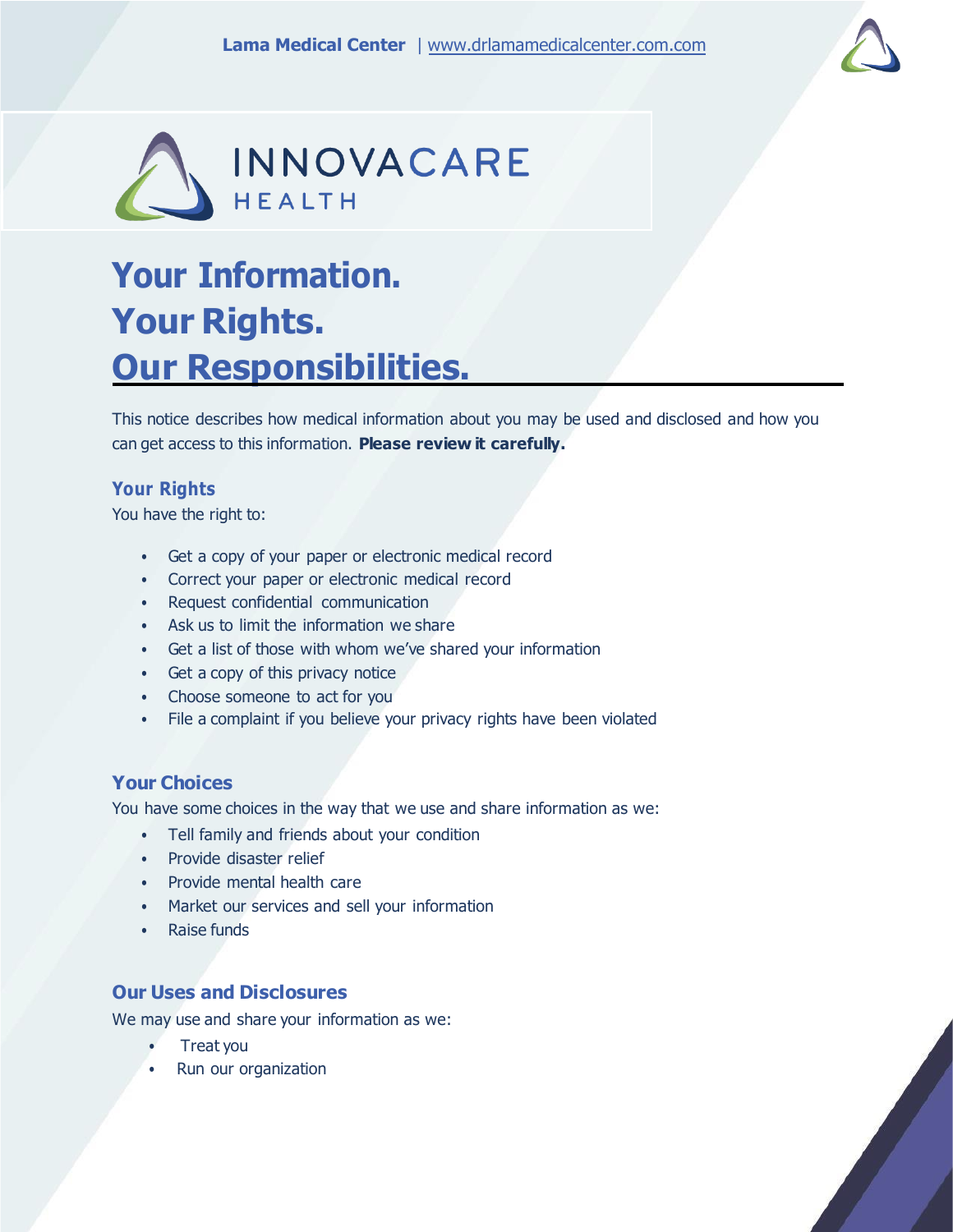

- Bill for your services
- Help with public health and safety issues
- Do research
- Comply with the law
- Respond to organ and tissue donation requests
- Work with a medical examiner or funeral director
- Address workers' compensation, law enforcement, and other government requests
- Respond to lawsuits and legal actions

# **Your Rights**

**When it comes to your health information, you have certain rights.** This section explains your rights and some of our responsibilities to help you.

# **Get an electronic or paper copy of your medical record**

- You can ask to see or get an electronic or paper copy of your medical record and other health information we have about you. Ask us how to do this.
- We will provide a copy or a summary of your health information, usually within 30 days of your request. We may charge a reasonable, cost-based fee.

# **Ask us to correct your medical record**

- You can ask us to correct health information about you that you think is incorrect or incomplete. Ask us how to do this.
- We may say "no" to your request, but we'll tell you why in writing within 60 days.

# **Request confidential communications**

- You can ask us to contact you in a specific way (for example, home or office phone) or to send mail to a different address.
- We will say "yes" to all reasonable requests.

# **Ask us to limit what we use or share**

- You can ask us not to use or share certain health information for treatment, payment, or our operations. We are not required to agree to your request, and we may say "no" if it would affect your care.
- If you pay for a service or health care item out-of-pocket in full, you can ask us not to share that information for the purpose of payment or our operations with your health insurer. We will say "yes" unless a law requires us to share that information.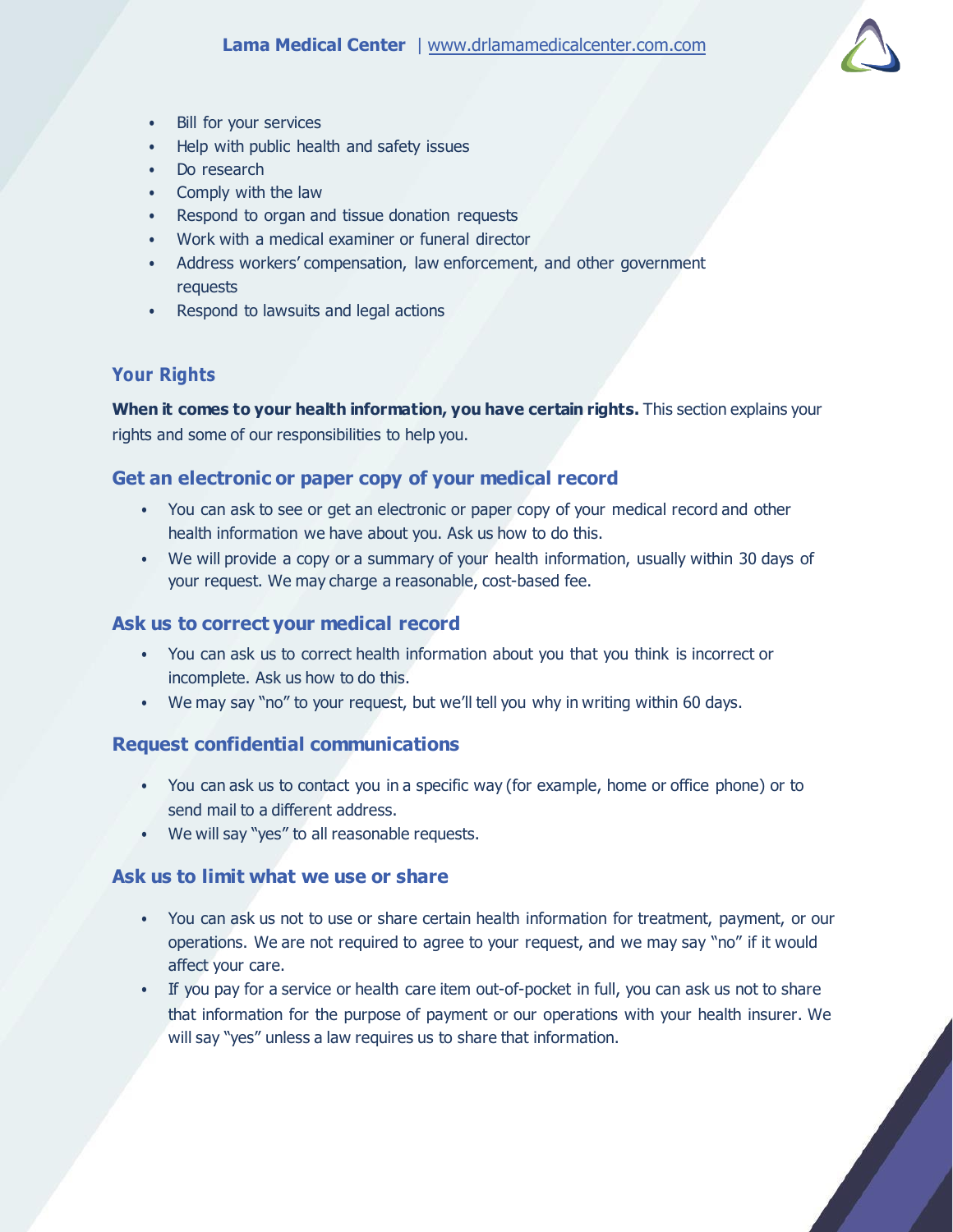

# **Get a list of those with whom we've shared information**

- You can ask for a list (accounting) of the times we've shared your health information for six years prior to the date you ask, who we shared it with, and why.
- We will include all the disclosures except for those about treatment, payment, and health care operations, and certain other disclosures (such as any you asked us to make). We'll provide one accounting a year for free but will charge a reasonable, cost-based fee if you ask for another one within 12 months.

# **Get a copy of this privacy notice**

You can ask for a paper copy of this notice at any time, even if you have agreed to receive the notice electronically. We will provide you with a paper copy promptly.

## **Choose someone to act for you**

- If you have given someone medical power of attorney or if someone is your legal guardian, that person can exercise your rights and make choices about your health information.
- We will make sure the person has this authority and can act for you before we take any action.

## **File a complaint if you feel your rights are violated**

- You can complain if you feel we have violated your rights by contacting us using the information on page 1.
- You can file a complaint with the U.S. Department of Health and Human Services Office for Civil Rights by sending a letter to 200 Independence Avenue, S.W., Washington, D.C. 20201, calling 1-877-696-6775, or visiting**[www.hhs.gov/ocr/privacy/hipaa/complaints/.](http://www.hhs.gov/ocr/privacy/hipaa/complaints/)**
- We will not retaliate against you for filing a complaint.

# **Your Choices**

**For certain health information, you cantell us your choices about what we share.** If you have a clear preference for how we share your information in the situations described below, talk to us. Tell us what you want us to do, and we will follow your instructions.

In these cases, you have both the right and choice to tell us to:

- Share information with your family, close friends, or others involved in your care
- Share information in a disaster relief situation

*If you are not able totell us your preference, for example ifyou are unconscious, we may go ahead and share your information if we believe it is in your best interest. We may also share your information when needed to lessen a serious and imminent threat to health or safety.*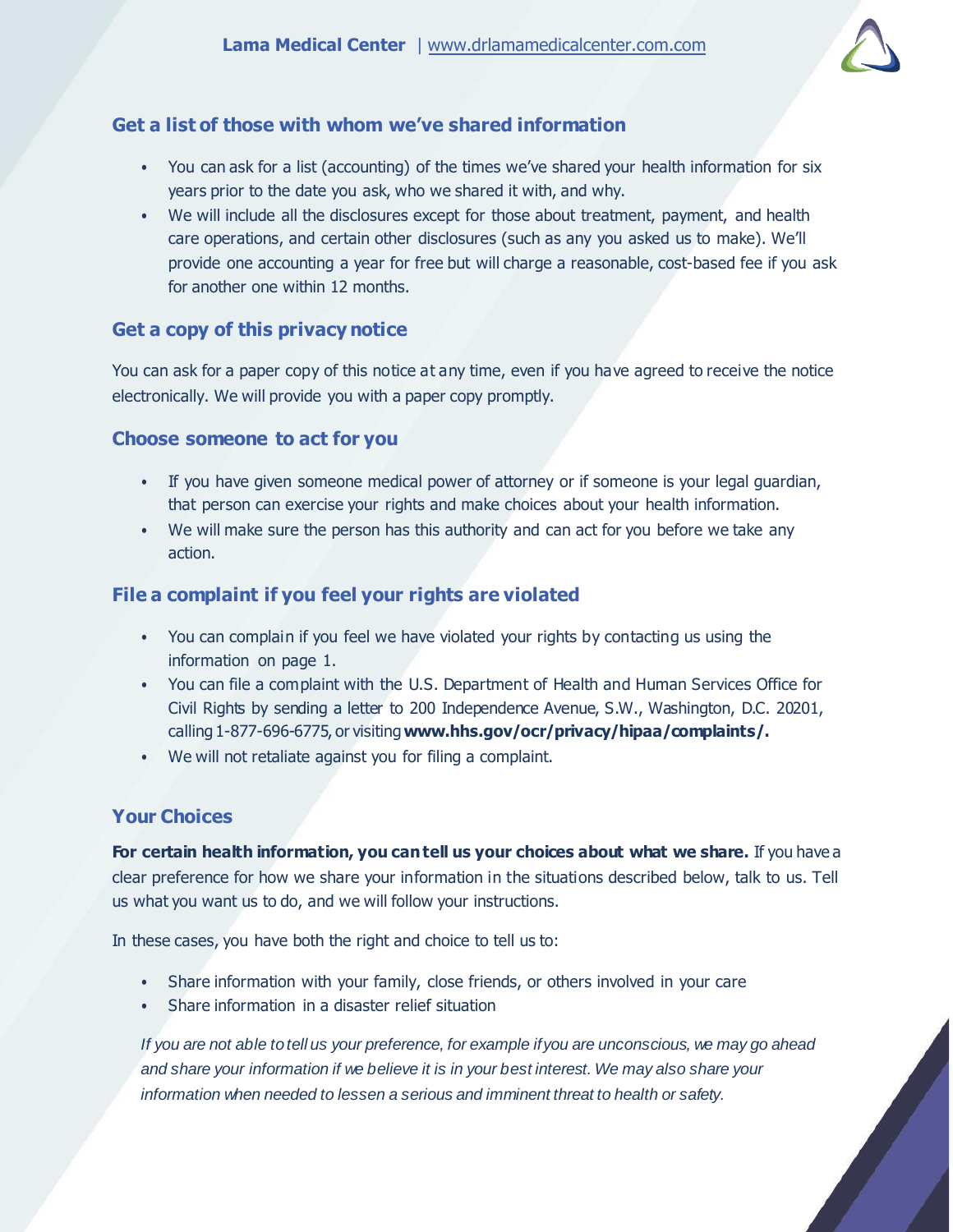

In these cases, we never share your information unless you give us written permission:

- Marketing purposes
- Sale of your information
- Most sharing of psychotherapy notes

In the case of fundraising:

• We may contact you for fundraising efforts, but you can tell us not to contact you again.

# **Our Uses and Disclosures**

#### **How do we typically use or share your health information?**

We typically use or share your health information in the following ways.

#### **Treat you**

We can use your health information and share it with other professionals who are treating you.

*Example: A doctor treating you for an injury asks another doctor about your overall health condition.*

#### **Run our organization**

We can use and share your health information to run our practice, improve your care, and contact you when necessary.

*Example: We use health information about you to manage your treatment and services.*

# **Bill for your services**

We can use and share your health information to bill and get payment from health plans or other entities.

Example: We give information about you to your health insurance plan so it will pay for your services.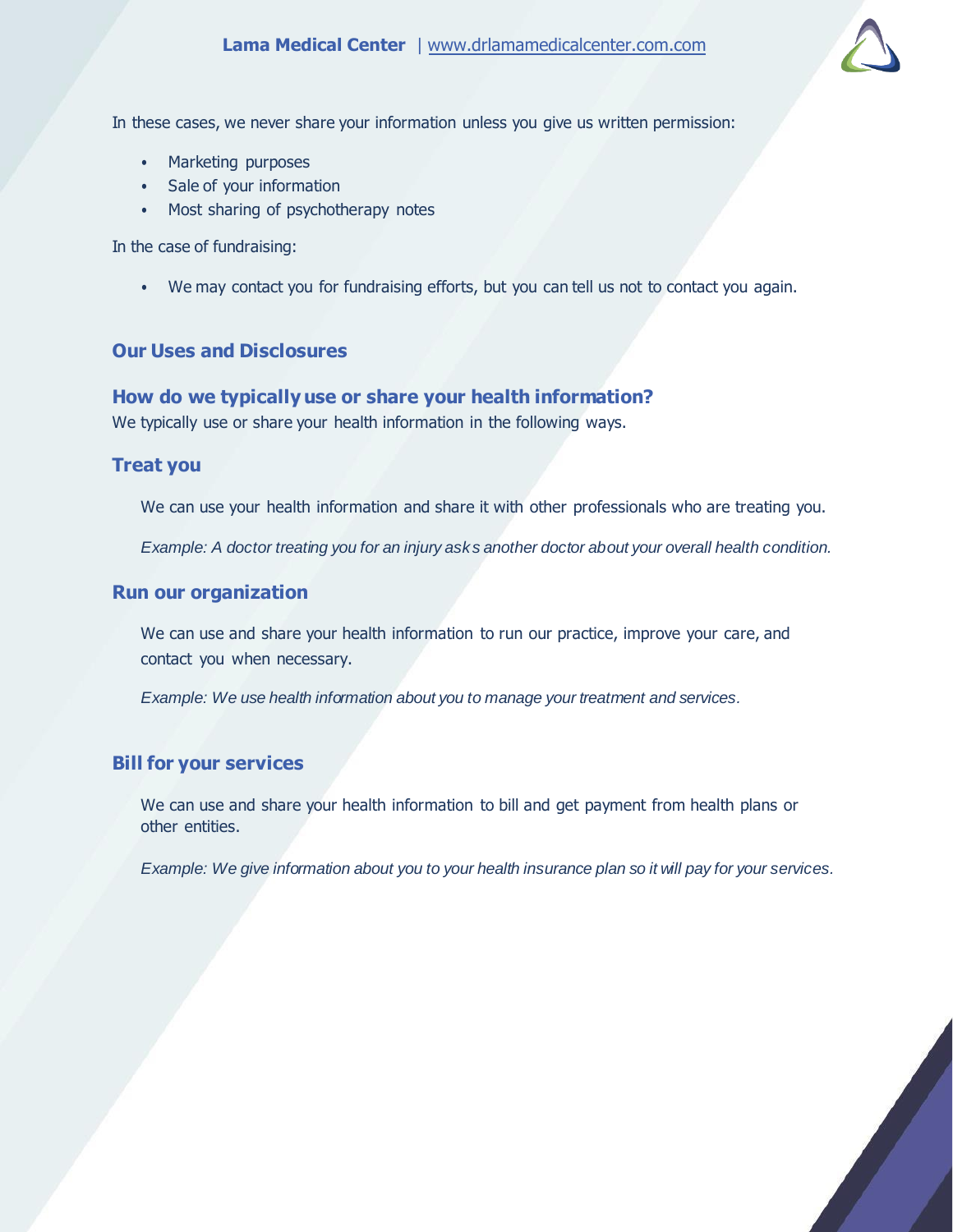

#### **How else can we use or share your health information?**

We are allowed or required to share your information in other ways – usually in ways that contribute to the public good, such as public health and research. We have to meet many conditions in the law before we can share your information for these purposes. For more information see: [www.hhs.gov/ocr/privacy/hipaa/understanding/consumers/index.html](http://www.hhs.gov/ocr/privacy/hipaa/understanding/consumers/index.html)**.**

#### **Help with public health and safety issues**

We can share health information about you for certain situations such as:

- Preventing disease
- Helping with product recalls
- Reporting adverse reactions to medications
- Reporting suspected abuse, neglect, or domestic violence
- Preventing or reducing a serious threat to anyone's health or safety

#### **Do research**

We can use or share your information for health research.

#### **Comply with the law**

We will share information about you if state or federal laws require it, including with the Department of Health and Human Services if it wants to see that we're complying with federal privacy law.

#### **Respond to organ and tissue donation requests**

We can share health information about you with organ procurement organizations.

## **Work with a medical examiner or funeral director**

We can share health information with a coroner, medical examiner, or funeral director when an individual dies.

# **Address workers' compensation, law enforcement, and other government requests**

We can use or share health information about you:

- For workers' compensation claims
- For law enforcement purposes or with a law enforcement official
- With health oversight agencies for activities authorized by law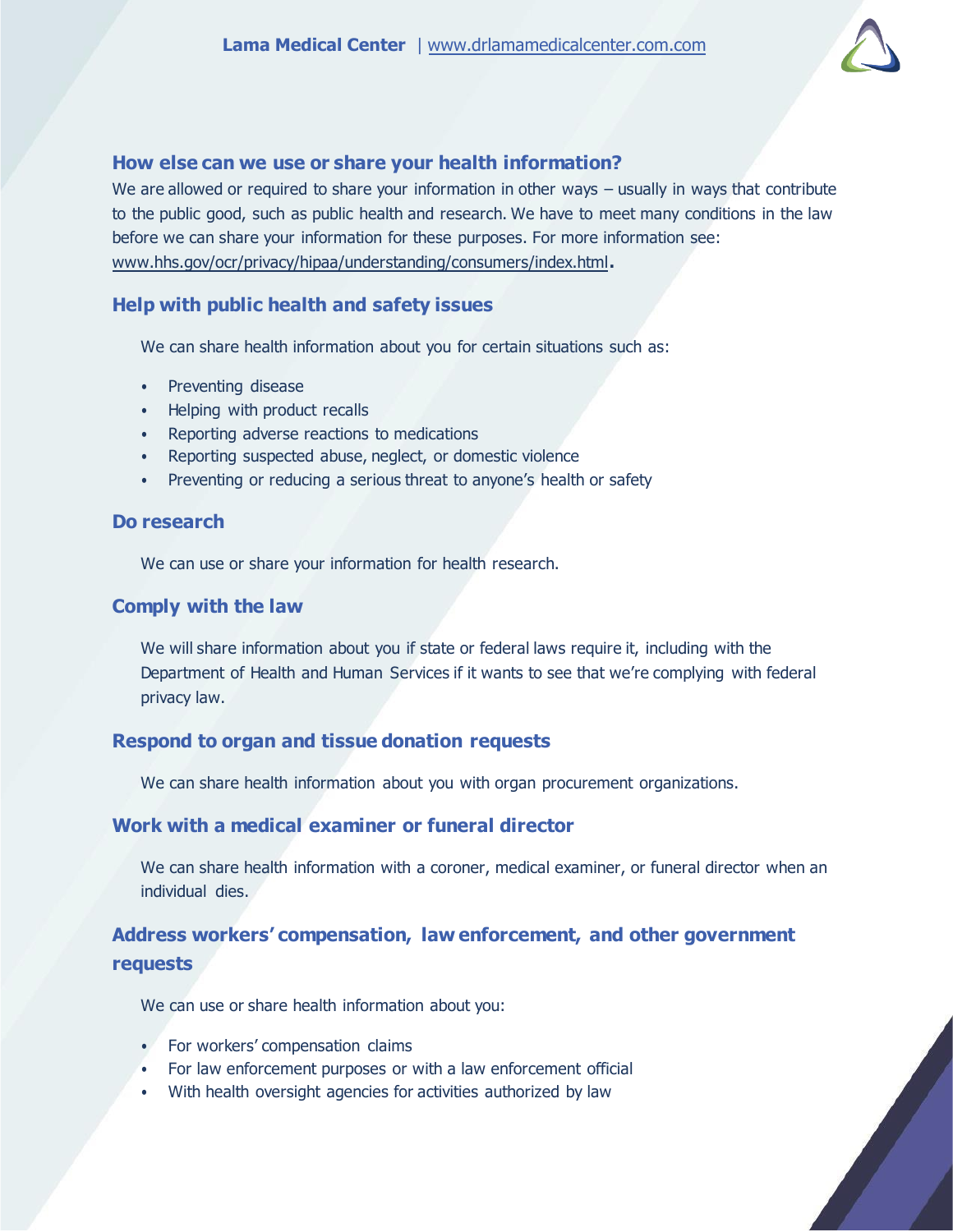

• For special government functions such as military, national security, and presidential protective services

## **Respond to lawsuits and legal actions**

We can share health information about you in response to a court or administrative order, or in response to a subpoena.

# **Our Responsibilities**

- We are required by law to maintain the privacy and security of your protected health information.
- We will let you know promptly if a breach occurs that may have compromised the privacy or security of your information.
- We must follow the duties and privacy practices described in this notice and give you a copy of it.
- We will not use or share your information other than as described here unless you tell us we can in writing. If you tell us we can, you may change your mind at any time. Let us know in writing if you change your mind.

# **Federal and Florida Law**

Federal and Florida laws require that we protect your medical information and federal law requires that we describe to you how we handle that information. When federal and Florida privacy laws differ, and the Florida law is more protective of your information or provides you with greater access to your information, then Florida law will override federal law and we will follow the more protective Florida law

# **Medical records**

We will not release your medical record without your written consent, except as follows: for treatment purposes; for a compulsory physical exam required by law for a legal proceeding; to a regional poison control center; to defend ourselves in a medical negligence action or administrative proceeding; to the Florida Department of Health for any professional disciplinary proceedings if you do not authorize the disclosure; to the Medicaid Fraud Control Unit of the Department of Legal Affairs if you are a Medicaid recipient; or in a civil or criminal action, if the person seeking your records has issued a subpoena and given you notice. [456.057(7), Fla. Stat.]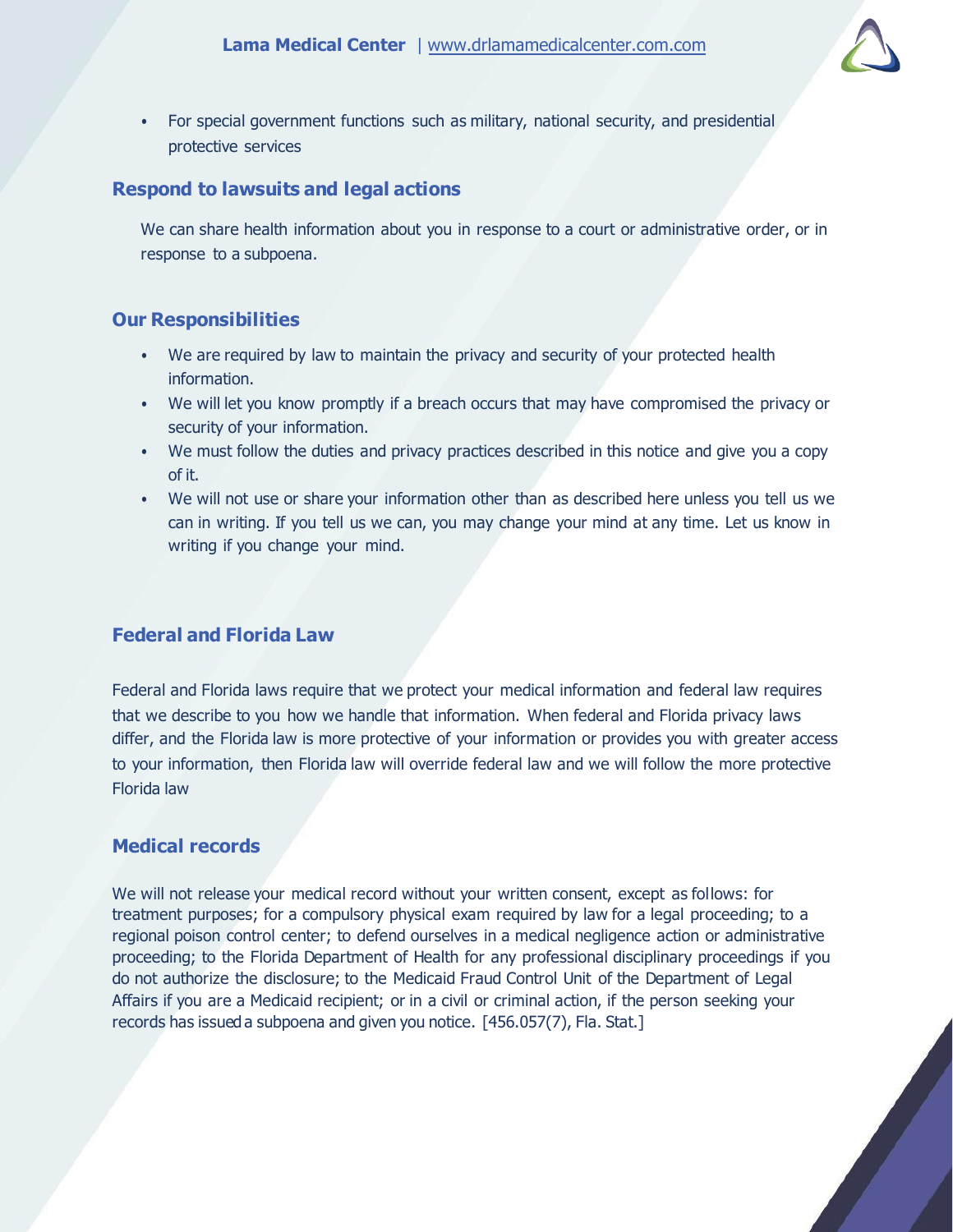

#### **Sensitive Information**

**Genetic Information:** Florida law provides that the identity and results of DNA analysis are the exclusive property of the individual tested and disclosure is prohibited without consent except for purposes of criminal prosecution, determining paternity, and acquiring specimens. [760.40, Fla. Stat.]

 **AIDS/HIV Information:** We will only release your positive preliminary HIV test results without your consent to: (i) a licensed physician or medical and nonmedical personnel subject to significant exposure, (ii) health care providers and the person tested when decisions about medical care and treatment cannot wait for confirmatory test results; and (iii) as approved by the federal Food & Drug Administration.

We may release your positive HIV/AIDS test result without your permission to: medical personnel subject to significant exposure; health care providers and their employees who are treating you or handle or process specimens of bodily fluids; the county health department for disease reporting; payers for purposes of getting paid; health facilities or providers that procure, process, distribute or use human body parts from a deceased person; staff involved with quality review; authorized medical or epidemiological researchers; a person allowed access by the judge of compensation claims of the Division of Administrative Hearings; any person responsible for the care of a child with AIDS/HIV; employees of residential facilities or community-based care programs that care for developmentally disabled persons; or pursuant to a court order after notice. [381.004, Fla. Stat.]

 **Sexually Transmissible Diseases**: We will not disclose medical information about your sexually transmissible disease without your permission, unless (i) we need to make a disclosure to medical personnel, (ii) in case of a medical emergency, (iii) to authorities for purposes of reporting abuse, (iv) as necessary in response to a subpoena, or (v) in deidentified form for statistical reporting. [384.29, Fla. Stat]

For more information see: [www.hhs.gov/ocr/privacy/hipaa/understanding/consumers/noticepp.html](http://www.hhs.gov/ocr/privacy/hipaa/understanding/consumers/noticepp.html)**.**

# **Changes to the Terms of this Notice**

We can change the terms of this notice, and the changes will apply to all information we have about you. The new notice will be available upon request, in our office, and on our web site.

*Effective Date: 2/1/2022*